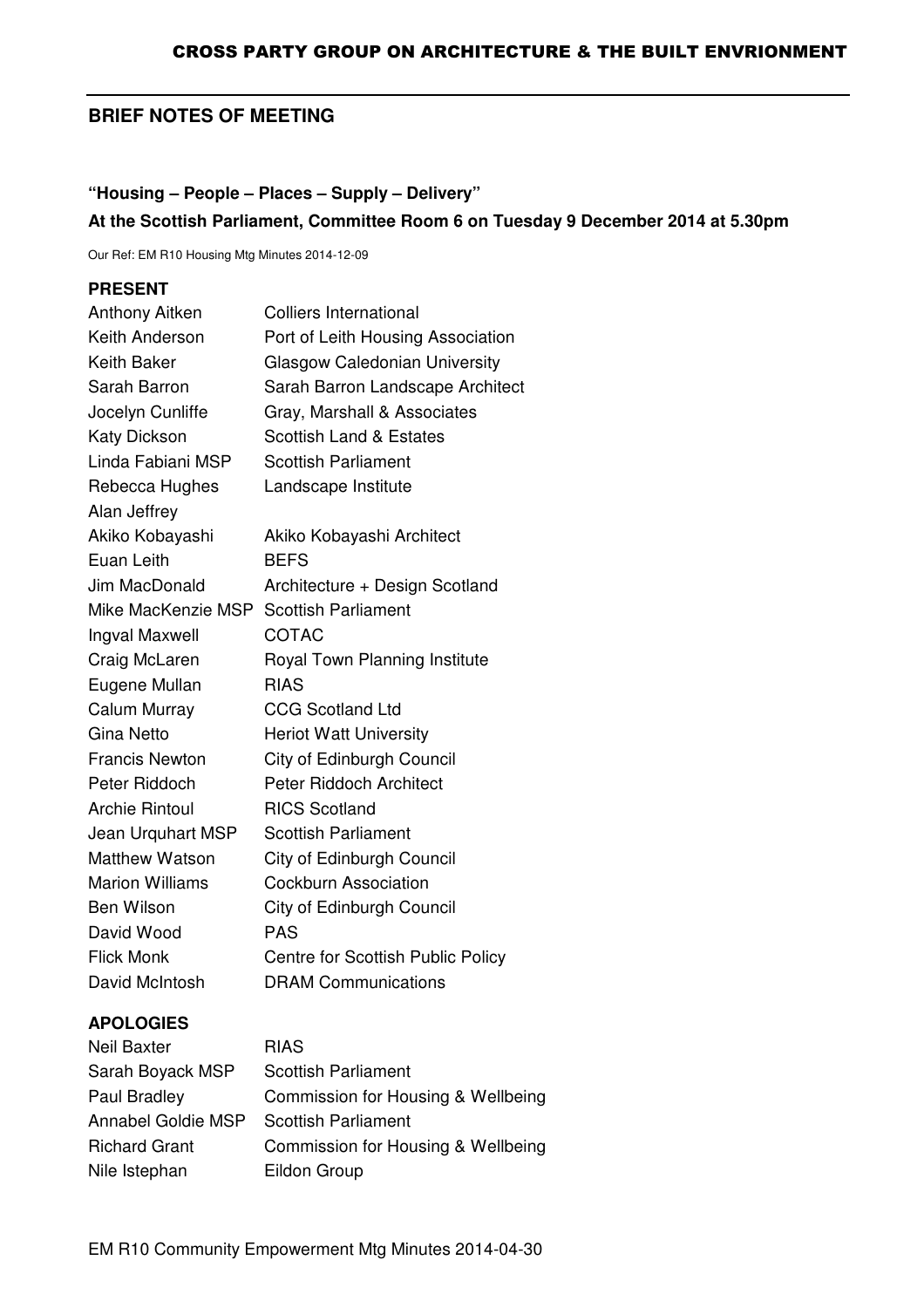| Ryan MacDonald          | Housing Options, Scotland               |
|-------------------------|-----------------------------------------|
| Ann Packard             | <b>RSA</b>                              |
| <b>Alastair Cameron</b> | <b>Scottish Churches Housing Action</b> |
| David Thompson          | DPT Urban Design                        |

### **1.0 WELCOME**

Linda welcomed all present to the meeting. A special mention was given to members of the Cross Part Group on Housing.

### **2.0 UPDATE FROM PREVIOUS MEETING TOPICS**

Eugene provided an update on progress with topics from previous meetings.

### **Cross Party Group Web Page**

Eugene announced that we have created a web page for the Group where we can upload Meeting notes, Presentations and the Key points

https://cpgarchitecturebuiltenvironment.wordpress.com

This will ease the process of circulating information generated at the meetings to a much wider audience. Thanks to David McAllister of PAS for setting this up.

### **Design Model for Rural Tourism and Economy – February 2013**

'The Scottish Scenic Routes Initiative aims to enhance visitors' experience of Scotland's landscape by creating innovative installations in areas of outstanding scenery. These interventions will provide additional interest and enrichment to journeys through the landscape, while seeking to stimulate economic growth and employment in rural economies as well as showcasing the best of Scotland's young talent.'

Exhibition of the designs currently in the Members Lobby of the Scottish Parliament.

## **3.0 INTRODUCTION TO THE MEETING THEME**

Presentation by Mike MacKenzie MSP – Scottish Parliament

Mike is SNP Member for Highlands and Islands. He is a member of the following Committees:

- Health and Sport Committee (Member)
- Infrastructure and Capital Investment Committee (Member)

He is also a member of the Cross Party Group on Housing which is why it is most appropriate for him to introduce the meeting theme.

**Presentation Summary:** Mike acknowledged the scale of the housing supply challenge referencing the Scottish Government publication, Firm Foundation on the requirement for 35,000 new houses per annum, a target which is not even close to being achieved. He made four points to stimulate the discussion.

With reference to Patrick Geddes, he encouraged the planning profession to be more confident and pro-active in setting a vision for the future. While the Government has given a commitment to increase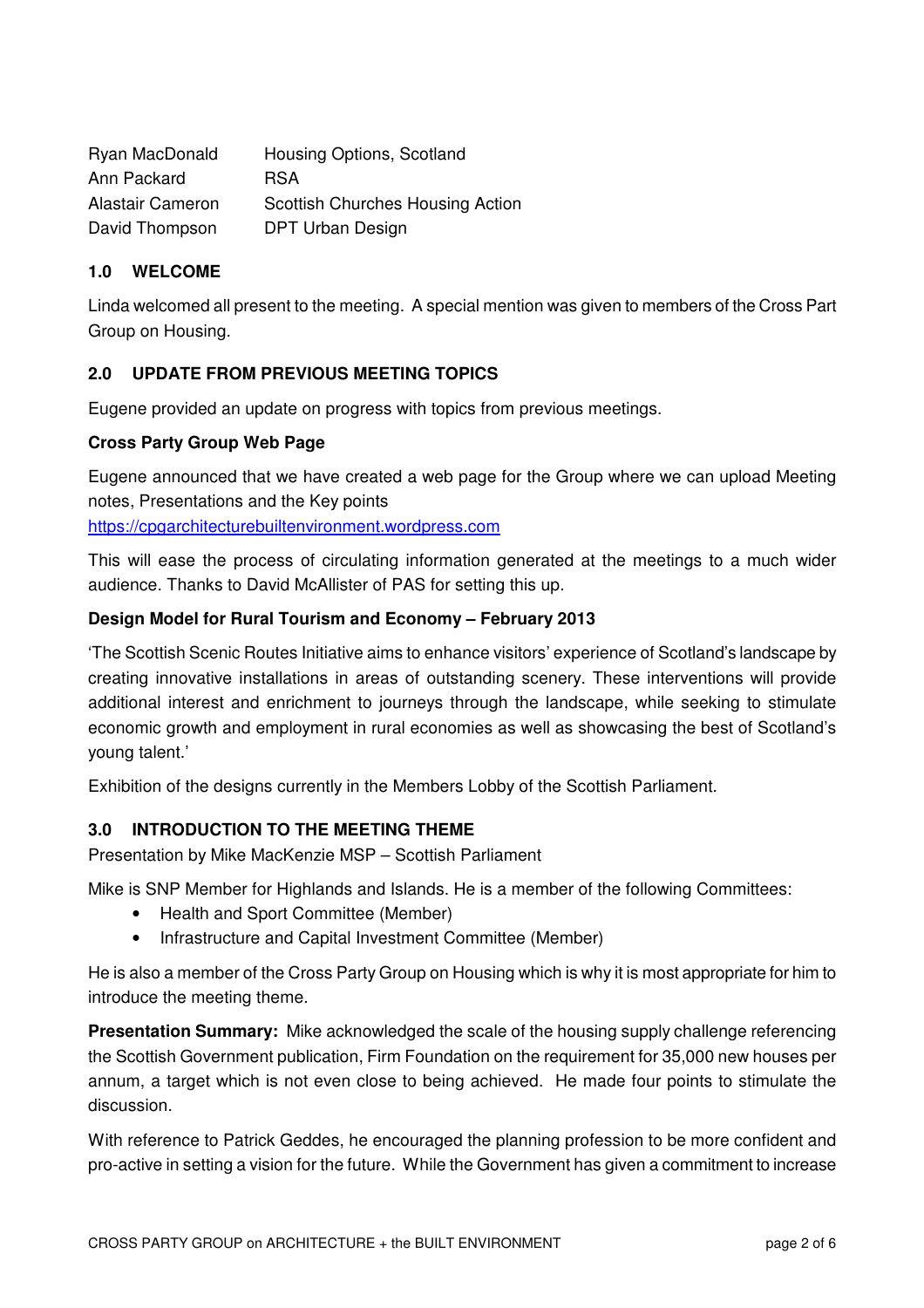housing supply, local authorities need to have the resources to incorporate this effectively into their local plans.

He raised concerns about restricting access to development land. He noted that we are the second lowest population density in Europe with only 6% of land area developed. He is concerned that the public have lost confidence in the system, with rationing of development land and holding of land banks neither of which appear to be economically efficient.

He called for a more creative and locally based approach to housing funding. He suggested that lessons could be learned from approaches such as Crowd Funding and the traditional building societies which provided this investment vehicle, allowing local people to make small investment in local housing projects.

He reiterated the importance of addressing climate change with new housing designed to achieve high levels of energy efficiency and upgrading of existing older housing to improve energy performance. This agenda needs to be considered at the neighbourhood level, encouraging sustainable living such as walk to work.

He considers housing to be an extremely important topic and worthy of consideration by this group.

## **4.0 PLANNING FOR HOUSING**

Presentation by Craig McLaren – Royal Town Planning Institute

Craig was appointed National Director of RTPI Scotland in January 2011 and subsequently became Director of Scotland and Ireland in September 2013. He supports around 2,500 RTPI members in Scotland and Ireland through leading thinking on how to create great places for people; developing approaches to improving skills and knowledge; and brokering dialogue and action amongst key influencers on planning issues.

Craig was recently included in Planning Magazine's Planning Power 100 list of people with the greatest influence over planning policy and decision-making in the UK.

**Presentation Summary:** Craig introduced his presentation noting that there has been a lot of debate about housing and the role the planning profession play in this process. He noted the importance of actually making things happen, rather than just producing more policy.

Craig outlined ten propositions to support planning for housing which highlight that we need to:

- accept that there is a need for housing growth
- start with a vision
- support planners to plan
- form better links between the vision and the delivery programme
- more effectively link development and infrastructure
- create certainty and share risk and reward
- think and act spatially
- deliver places not just houses
- identify sustainable locations
- build design quality from the start of the process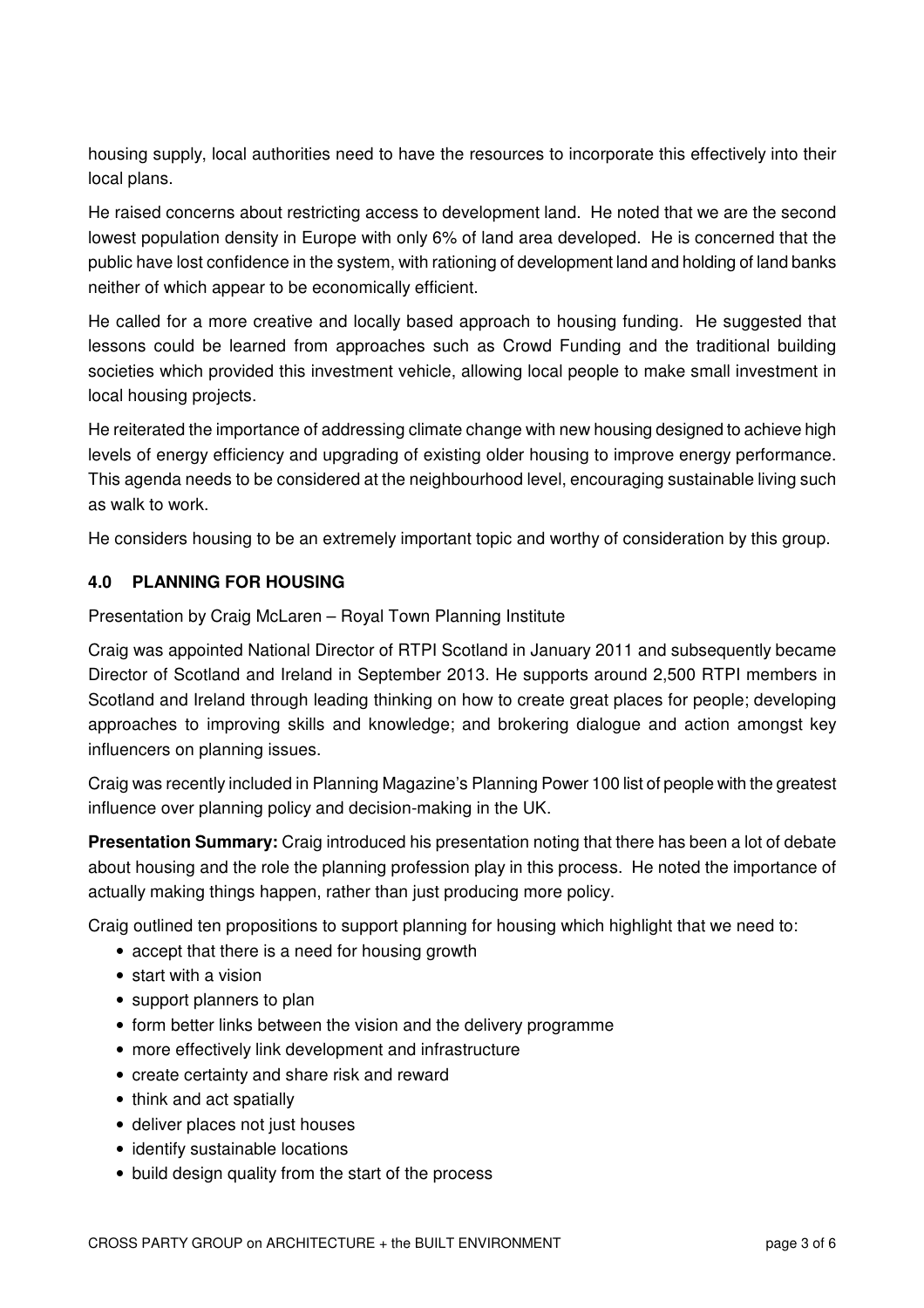He elaborated on each of these points, most notably calling for housing to be de-politicised at local level and prioritised at national level.

## **5.0 RECOMMENDATIONS OF THE RICS HOUSING COMMISSION**

Presentation by Archie Rintoul – Vice Chair of RICS Scotland

Archie Rintoul is a Chartered Surveyor who has been involved in housing issues – particularly affordable housing – all of his working life. He is currently Vice Chairman of RICS Scotland, and was a member of the RICS Scotland Housing Commission which earlier this year produced its Report with 15 principal recommendations, which address Scotland's housing challenges.

**Presentation Summary**: Archie highlighted the RICS (Building a Better Scotland) Report dated July 2014. He also called for the de politicising of the issue of housing. The RICS Report has fifteen recommendations which should be read together to form a comprehensive view on how delivery of housing can be improved. He has chosen to concentrate on the three most relevant recommendations for the purpose of this meeting as follows:

### Recommendation 8

"The Scottish planning system should deliver at least 100% increase in effective supply of land for development by 2016, and that all local authorities should be able to demonstrate a 10 year effective land supply as standard".

He claims that there is a systematic under-zoning for residential and this limited supply of development sites increases the cost and risks involved in housing development.

### Recommendation 11

"We recommend that the Scottish Government establishes a Scottish land delivery agency".

The purpose of this agency would be to source a generous, effective and regular supply of land for housing development and supporting the delivery of serviced sites. This would require a financial model for delivering infrastructure to larger areas and would also facilitate public agencies early engagement in provision of infrastructure for new housing development.

### Recommendation 12

"We encourage the Scottish Government to endorse effective provision of in-growing areas by enable the delivery of six to eight major new communities".

He noted that these could be new towns, regeneration areas or extensions to current settlements. He highlighted the historic concerns of achieving quality in these types of developments and design solutions would need to actively address this.

In conclusion, Archie stated that we need to significantly scale up new housing production in Scotland, to address Scotland's Acute Housing Needs, as well as giving a substantial boost to the Scottish economy.

## **6.0 THE COMMONWEALTH VILLAGE–SUCCESSFUL DESIGN AND PLACEMAKING IN ACTION**

Presentation by Calum Murray - Director CCG Scotland Ltd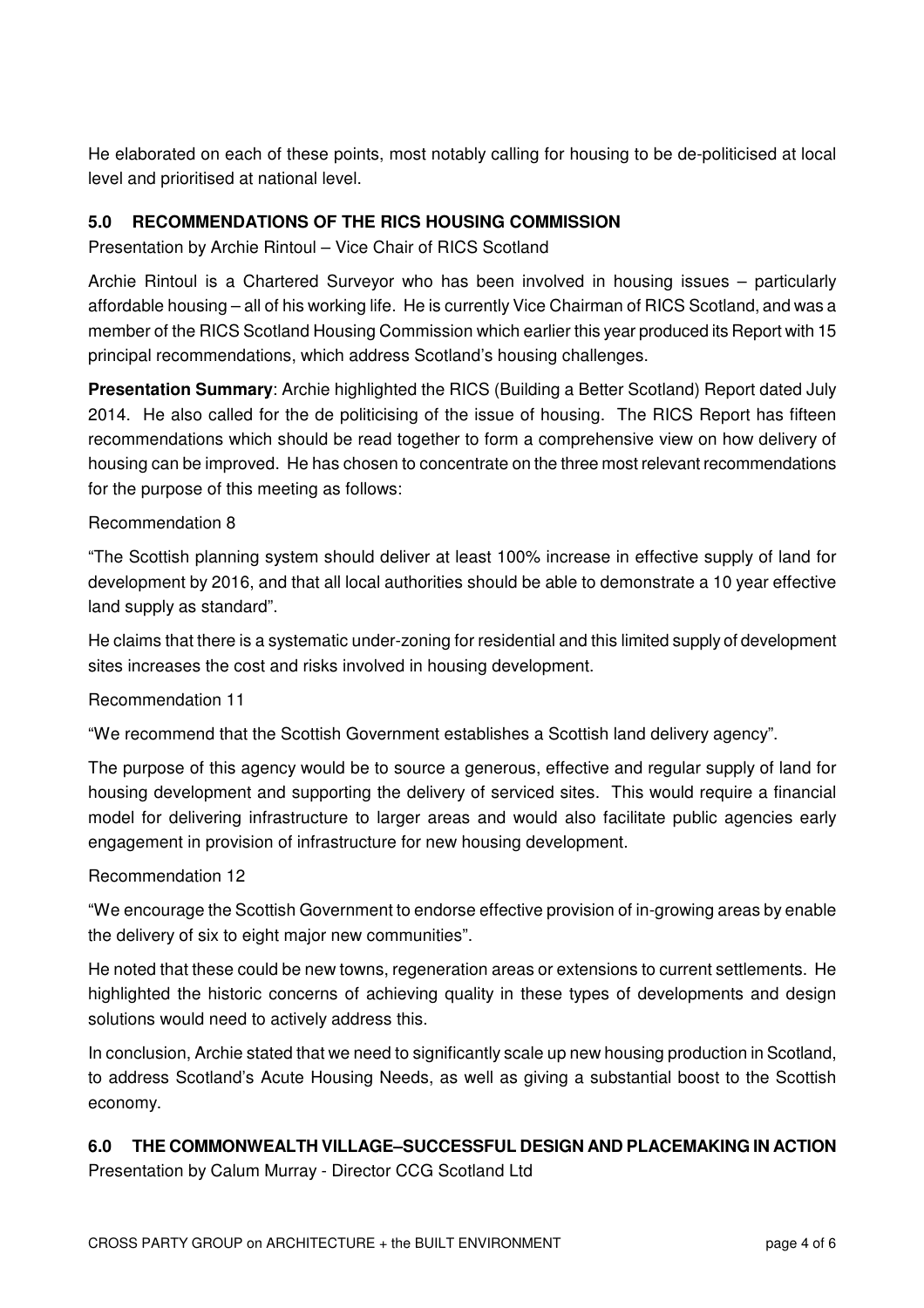Calum Murray is a Director of CCG (Scotland) Ltd one of the Scotland's largest privately owned building companies and a leading exponent of Modern Methods of Construction . He is also a founding Director of City Legacy the Consortium of companies which came together in 2009 to deliver the multiaward winning Commonwealth Games Athletes Village.

**Presentation Summary:** Calum provided some background information on CCG and the consortium team that delivered the Commonwealth Village and the subsequent regeneration area. He highlighted the importance of Glasgow City Council brief for the project as follows:

- To create an exemplar, sustainable, new mixed tenure residential quarter that integrates with existing and future communities and the infrastructure of the east end
- To create within, accommodation for 6,500 athletes and officials
- To deliver low carbon standards (2013 Regs: 60% carbon reduction on 2007 rates) and a decentralised energy strategy
- To deliver the highest standards of urban excellence and design

He highlighted the holistic approach to design, incorporating tenure blind housing, high quality garden areas, designing streets approach, sustainable buildings and integrated SUDS strategy.

He explained the delivery approach with specific reference to the use of modern methods of construction with the key benefits of this as follows:

- Designed for manufacture
- Zero waste process
- Precision engineered
- Rapid site erection
- Safer working practices
- Better use of management time
- Fewer defects

Calum noted the critical success factors of this projects were as follows:

- Shared vision
- Trust in robust local delivery
- Strong leadership, teamwork and collaboration
- Innovation was embraced and risk measured
- Design functions at city, district and street scale
- Successful amalgamation of place, price and product

In conclusion, he highlighted that regeneration projects are a marathon and not a sprint, there are ongoing challenges to the completion of the village development and in particular the establishment of a long term successful neighbourhood. However the project is a very successful Scottish example of high quality housing regeneration.

## **7.0 DISCUSSION**

There was a very interesting discussion based on the presentations and the following key points were gathered from the meeting:-

• Strong feeling that there is a housing crisis and the current approach is not capable of solving the